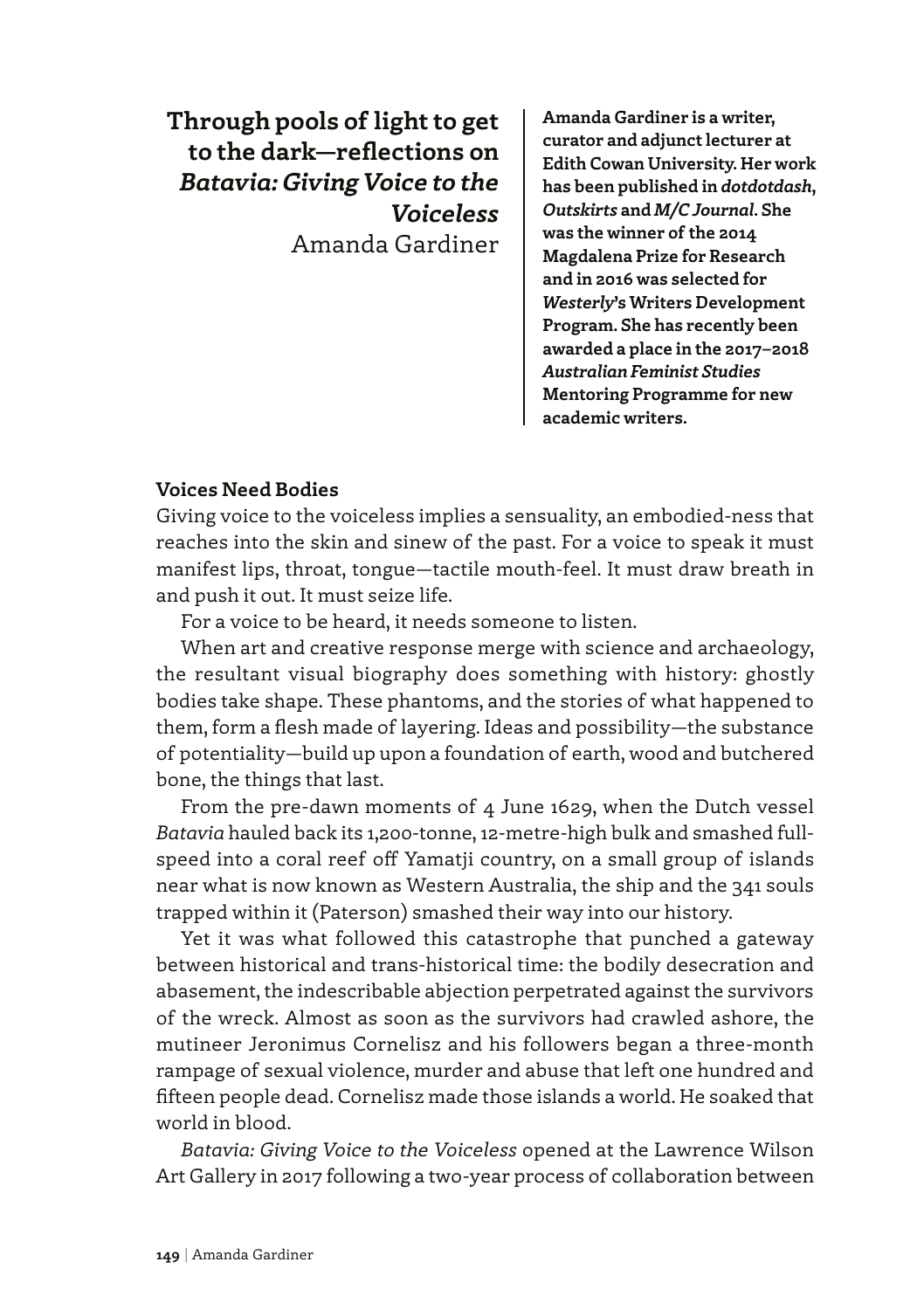artists, and Western Australian Maritime Museum and University of Western Australia scientists. Curated by the Chief Cultural Officer, Professor Ted Snell, it is a project inspired by the first systematic archaeological survey of the site of the *Batavia* wreck. In intermingling scientific, historical and artistic knowledge-making, the resonances between each practice emerge: the beauty and creativity in the scientific and historical research is highlighted, the rigour of the artistic engagement is revealed. Perhaps at its heart, this is the interdisciplinary intent of *Batavia*: to reach through that trans-historical gateway, grasp hold of Cornelisz' centuries-old world and fix it in place through paint and paper, metal and glass. Because that is what art does: art pays attention to draw attention. It shines light on the abject to understand its darkness. Art grabs you by the throat and makes you listen.

#### **Touch**

Like the work in this exhibition, the lighting of *Giving Voice to the Voiceless* is seductive. The space is black-soaked, picked out with pools of light that paint the air and draw the eye, allowing you to make your own connections in the dark. As I pass through shadows to stand before soft-lit paint, aluminium, projection and paper, I search—as I always do in projects that explore history—for the women.

Within Corioli Souter's *Fragments of Batavia's Daughters* (2017), a multicomponent work including an LWAG+ app narrative and accompanying installation of archaeological artefacts, I find Judith Gijsbertsz. Judith was the daughter of the *Batavia*'s 'predikant' or pastor (Souter 2018 33), and one of only a handful of women who survived the *Batavia* mutiny. To meet her through the LWAG+ app, I bow my head before a small screen set low on the wall, slip on a pair of wireless headphones and step close.

Avery Gordon evocatively argues that 'it is essential to see the things and the people who are primarily unseen and banished to the periphery of our social graciousness' (196); it is essential to recognise and account for 'the evidence of things not seen' (195). For women, this 'seeing' must often be undertaken through contextual analysis and educated supposition because, as Souter observes, 'women's voices are few and far between in seventeenth century archives' (2018 33). Through music, documentation and historical artworks, the LWAG+ app's narrative exploration of Gijsbertsz' experiences provides evidence for the nuanced understanding that can emerge from intermingling contextual, creative and traditional research. Linking everyday-yet-precious fragments of knowledge to the lives of the women on the *Batavia*, the work invites us to consider these women as 'active participants' in their own stories (Souter 2018 34). A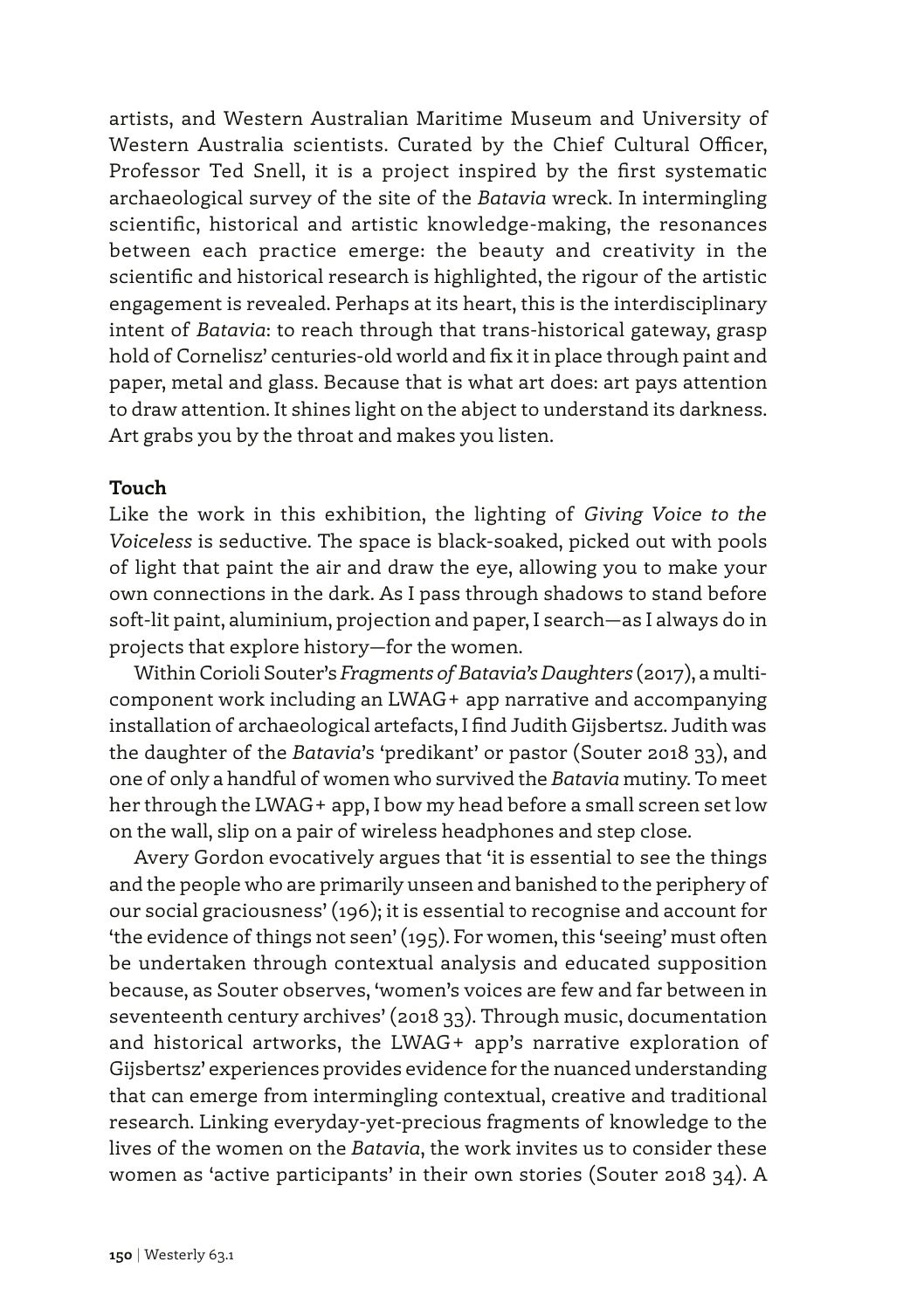process that conjures narratives that are flawed and fragmented, but evocative and waiting to be heard.

Juxtaposed with the up-to-date LWAG+ app is Souter's ceramic, archaeological installation. Designed to be viewed during quiet moments in the app, the installation is composed of two jugs, or 'cordon pulle' (Souter 2018 33)—one complete, the other a composite amalgamation made from shards of different pitchers discovered on the sea floor next to the *Batavia* wreck. Both pieces are sealed inside a glass case.

The fragmented vessel contains three oval medallions inscribed with the image of a woman holding an anchor—a virtue representing 'hope'. My fingers itch to turn these medallions over in my hands, to feel the bump and ripple of each woman's image. I am struck, as I often am in galleries and museums, by the lack of tactility that is engendered—by necessity—in a gallery environment. This object was made to be used, to be touched. Its clay was scraped bodily out of the earth, dampened, slid through fingers, formed, fired in flame, hardened, cooled. It was crated up, lugged and loaded onto the *Batavia*. It sat in the bowels of the boat beside casks of rum and a sheep. It was fished out, its belly filled with wine. It rocked on a wooden table in that wooden ship, waiting to be grabbed, tipped, held to lips. This jug smashed open when the ship smashed to ground and it endured the salt wash of centuries on the seabed before being pulled back



Corioli Souter, *Fragments of Batavia's Daughters*, 2017, artefact installation; photo: Lawrence Wilson Art Gallery.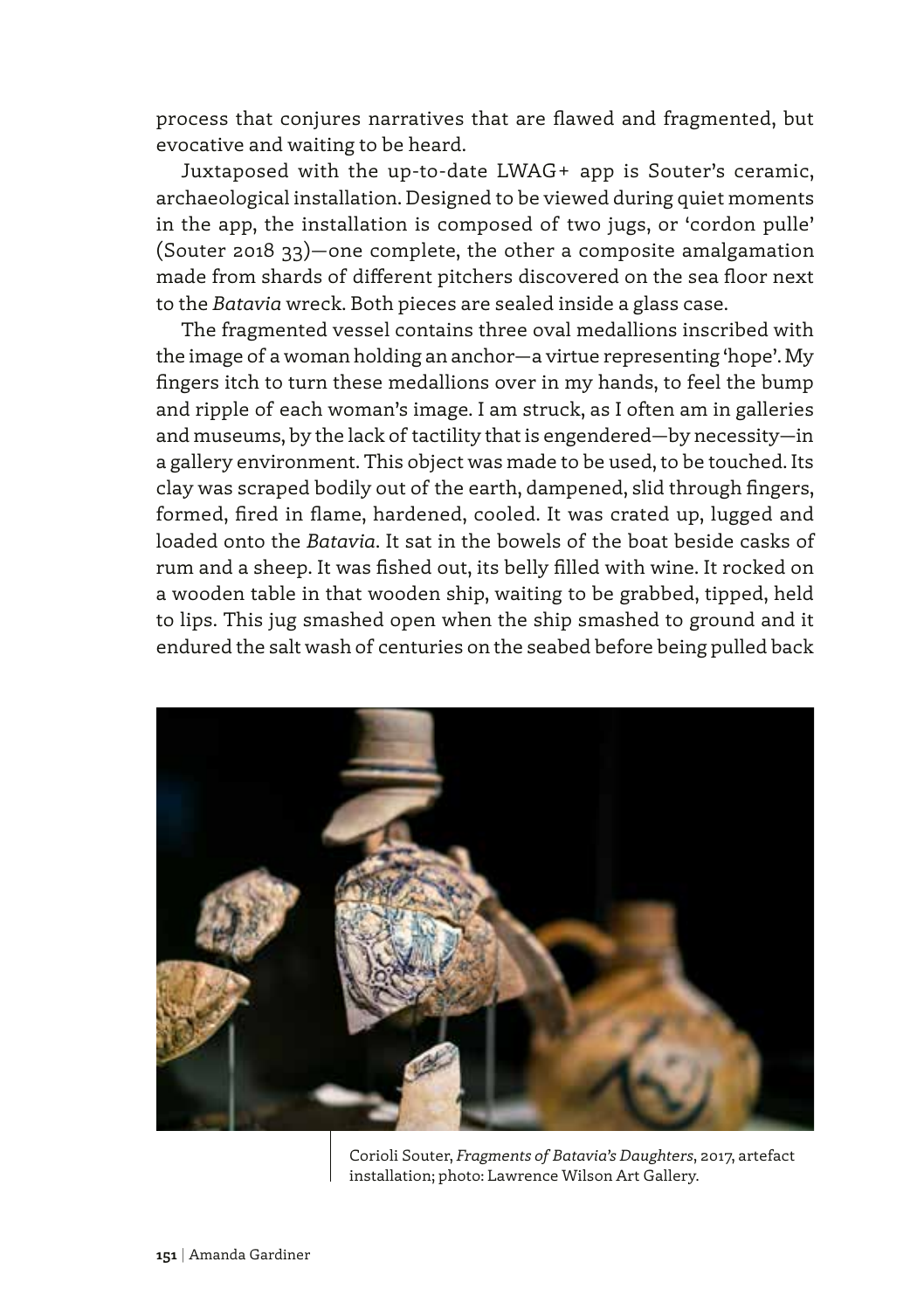

Corioli Souter, *Fragments of Batavia's Daughters*, 2017, artefact installation; photo: Lawrence Wilson Art Gallery.

up to sit obediently in a glass case for only eyes to touch. Fragments that mean nothing, really, but are special because they survived: because they were there.

Embodied history craves touch. That is the slippery ethics of giving voice. When you reach back into the past, grasp hold of the dead and shake them into life, who is spoken for? Who speaks? Who remains silenced, mouths filled with salt water or blood, or forced shut by the hands of the person assaulting them? Who is left gasping for air above the slit in their throat?

## **Dead Reckoning**

Robert Cleworth's women are waiting in the next pool of light, on a cluster of three oil on wood panels all prefaced with the words *Storyboard, scenes for a movie*. There are: *Jan Hendricxsz and his concubine* (2017), *Andries Jonas, Jan Hendricxsz and Wouter Loos, 9 July* (2017), and *Jan Hendricxsz, Mattys Beer and Jan Pelgrom* (2017).

Set high on the wall, you can't see these paintings properly until you step back, crick your neck. Opalescent ocean. Western Australian sun. The piercing light you only understand if you have felt it sear the back of your own eyes. Incorporeal chunks of arm, torso and cock, floating midair in the middle of it. Smooth, hairless, contemporary and porn-esque bodies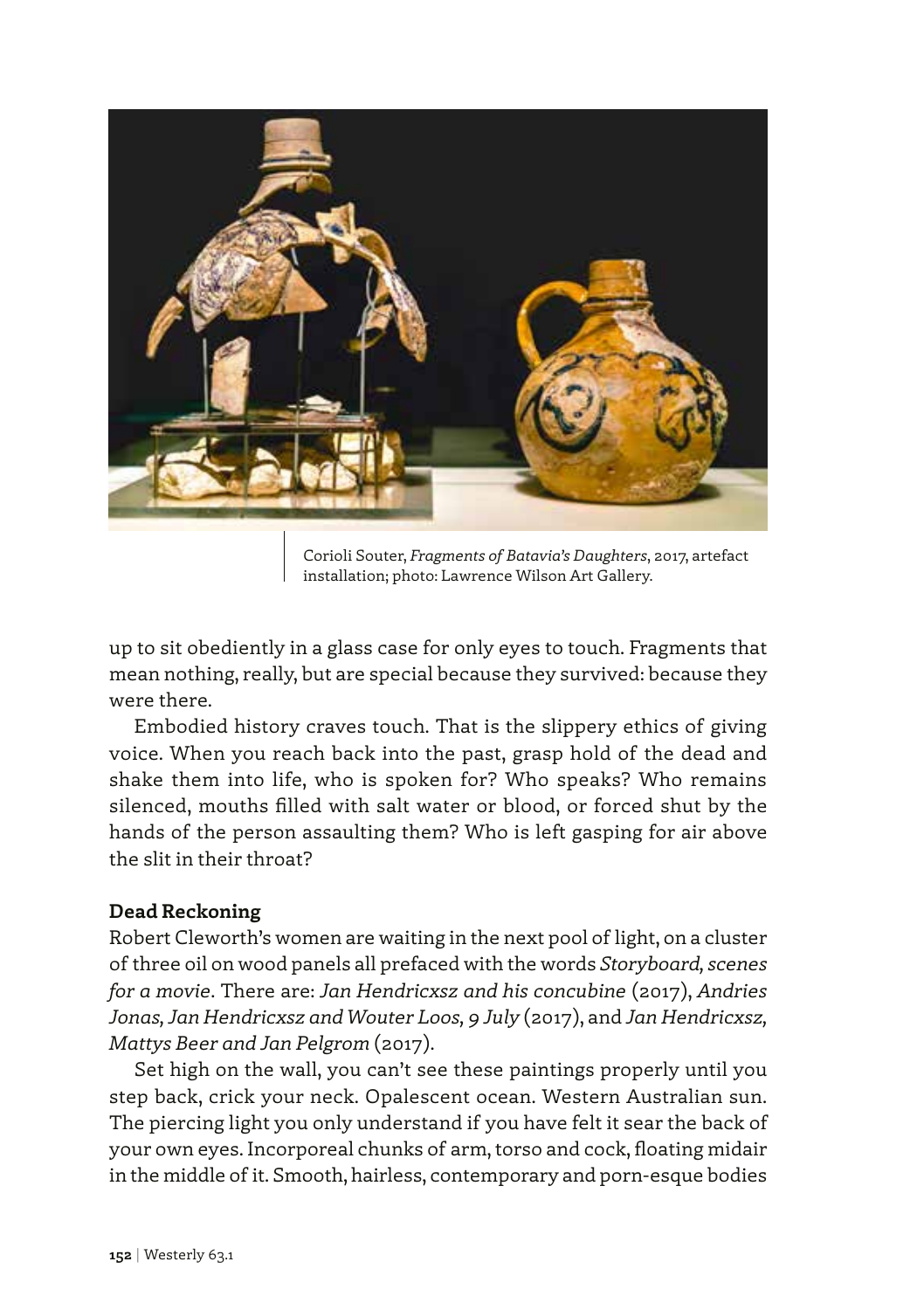with gym-muscled men and ghostly women pale as eggshell. No pubic hair, no sunburn, no dirt. No-one living for months on rations, a trickle of water and hunted wallabies, watching as their fellow passengers are randomly selected to die. All of the women are in pieces. Jan Hendricxsz' 'concubine' doesn't have a name, or a head.

Janet Malcolm suggests that when you die, especially as a young person, you are always going to be the way you were at the time of your death. Stuck. The living can grow, develop, but the dead, especially those who suffer an unusual or traumatic death, remain 'fixed in the chaos' (8). Their memory a screen suspended in the past, mutely waiting to be cast upon at will by those who remain.

There were twenty-two women among the 341 passengers cramped together aboard the *Batavia*. After the wreck, most were already dead:

> the mutineers had ruthlessly exterminated those who were too old or too pregnant to interest them. The handful of young women who remained were gathered on Batavia's Graveyard where Jeronimus and his men took their pick. (Dash 207)

Of the seven who were left, those 'from the lower deck were set aside "for common service", which meant simply that they were available to any of the mutineers who wished to rape them' (Dash 207).

Lucretia Jansdochter (or Creesje Jans), a young matron of higher status, was 'by far the most desirable' woman who survived and, as a result, Jeronimus 'claimed her as his own' (Dash 208). Mike Dash writes that 'almost as soon as he took power in the island, the captain-general had Lucretia taken to his tent, where, rather than assaulting her, he made every effort to seduce her' (208). For two weeks, Jans endured Cornelisz's perverse 'seduction'. Dash states that in the end Cornelisz complained that 'he could not accomplish his ends either with kindness or anger' (208), and another homicidal psychopath named Zevanck intervened:

> 'you will have to make up your mind. Either you will go the same way as [recently murdered] Wybrecht Claasen, or else you must do that for which we have kept the women.' Through this threat Lucretia had to consent that day, and thus he had her as his concubine. (Dash 208)

Cleworth's *Storyboard, scenes for a movie—Jan Hendricxsz and his concubine* (2017) is a gorgeously rendered painting of a nameless, headless 'concubine' getting fucked from behind by 'leading man' (the named) Jan Hendricxsz. But does it encompass the power relations implicit in that act? *Storyboard, scenes for a movie—Jan Hendricxsz, Mattys*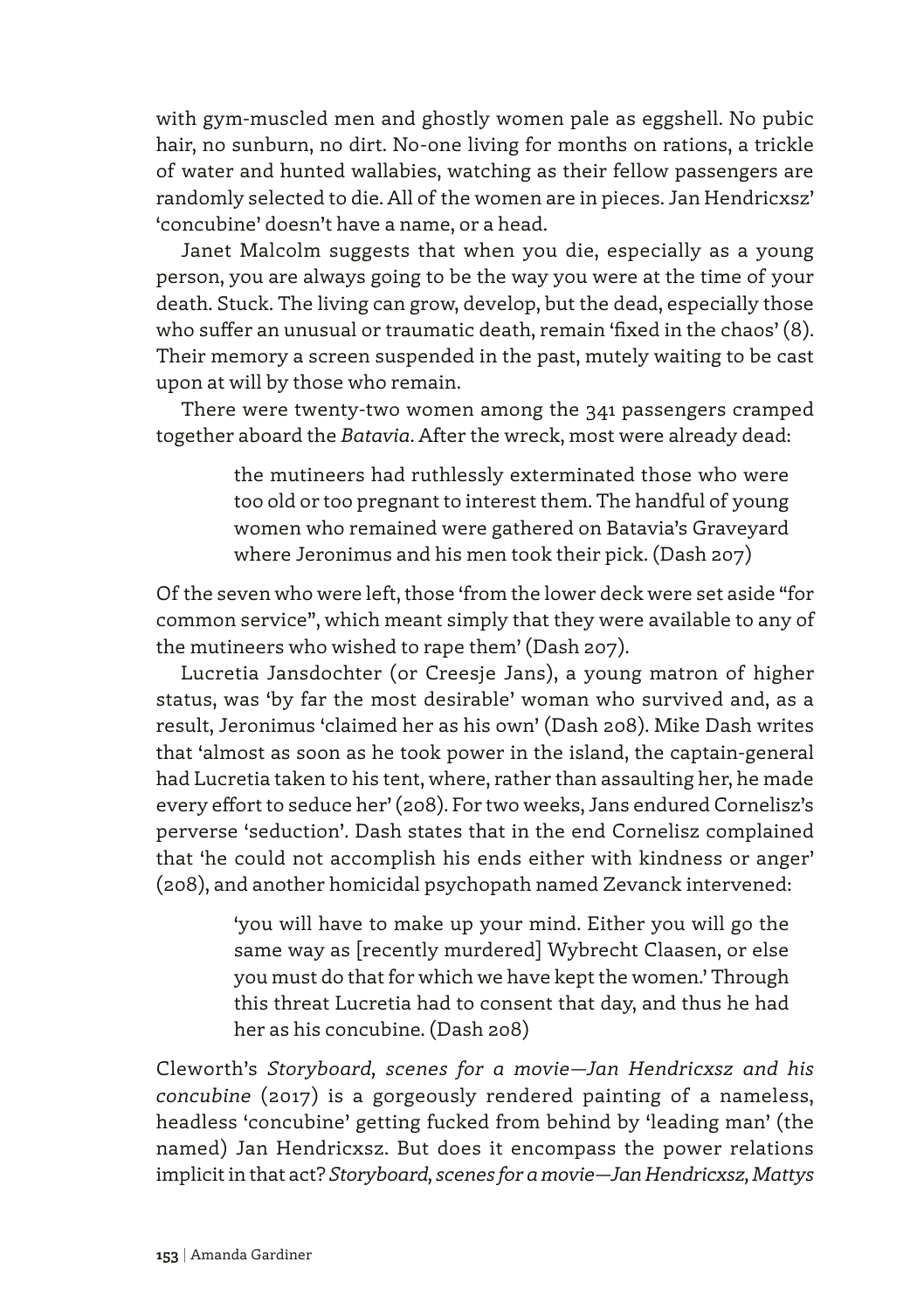

Robert Cleworth, *Storyboard, scenes for a movie*—Jan Hendricxsz and his concubine, 2017, oil on wood panel,  $37.5 \times 29.8$  cm. © Robert Cleworth. Photography Christophe Canato.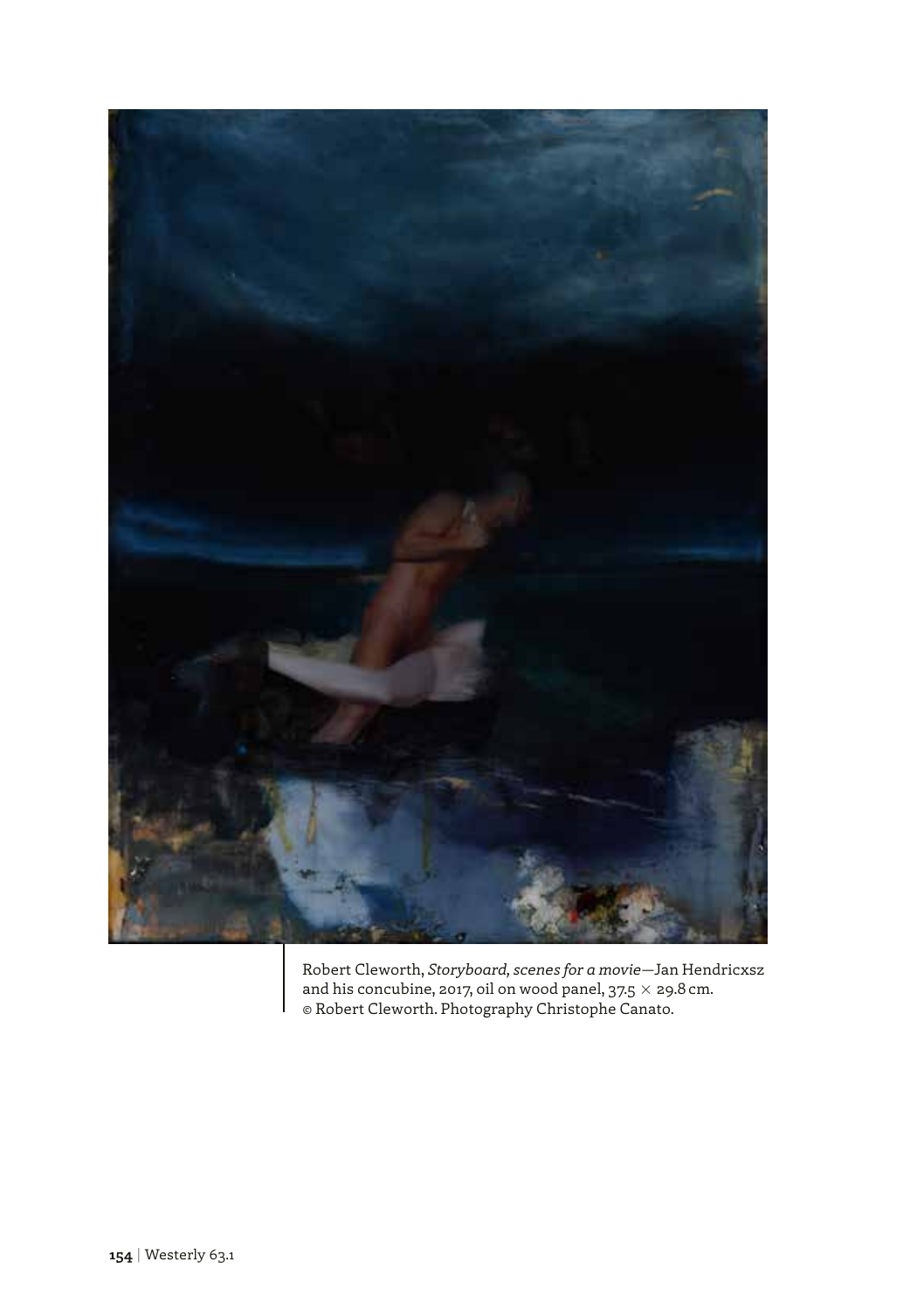*Beer and Jan Pelgrom* (2017), an equally luminescent work, manifests two more glowing ghost-women. Hovering passive amid exquisite turquoise and lapis lazuli, they kneel or lie supine before towering men who shove erect, named, 'movie star' penises into each woman's wide-open waiting mouth. Does leaving these disembodied women without names and coalescing any of their recognisable features around an orifice that can be penetrated capture any particle of their trauma if this painting represents an assault? Do these works move beyond the act of the sex, of almost casually eroticised voyeurism, to help us understand the dynamics within either scenario? Does this conceptual and methodological approach suggest agency on the part of the 'concubines'?

Does it give them voice?

## **Archaeology of Voice**

In 1629, the insurgent Jeronimus Cornelisz made a world, and there were plenty of bodies in it. The man and his mutineers had voice, and they used it—Cornelisz's name has been spoken through the centuries and his actions have punched out his place in history.

In this domain, where women's bodies are spoils or treasure to be bargained over and consumed like a nice jacket or a loaf of bread, women's voices are harder to hear. As a result, exploration of context, power and agency—understanding of who speaks and for whom—is paramount. As Avery Gordan suggests, 'perceiving the lost subjects of history—the missing and lost ones and the blind fields they inhabit—makes all the difference to any project trying to find the address of the present' (195). The potential of creative practice, particularly when grounded in scientific and historical research, is to facilitate this historical embodiment. The resultant work has the potential to imaginatively recover these 'lost ones' in turn, providing deeper understanding of the complexity of our past, and how particular events may continue to influence the present.

In *Batavia: Giving Voice to the Voiceless*, both Corioli Souter and Robert Cleworth conceptually engage with the fragmentary nature of historical understanding. Yet, can the experiences of a young woman 'set aside for common service' because she was poor and of the lower classes truly speak when she does not have a head? Can a woman barely mentioned in extant archival documentation be given voice, when she is represented crouched before a man with his erect penis in her mouth? When history is in pieces, why choose this piece?

The depth of interdisciplinary practice in *Giving Voice to the Voiceless* provides fresh and exciting insights into the *Batavia* mutiny. This impressive project also provides evidence for ways in which the